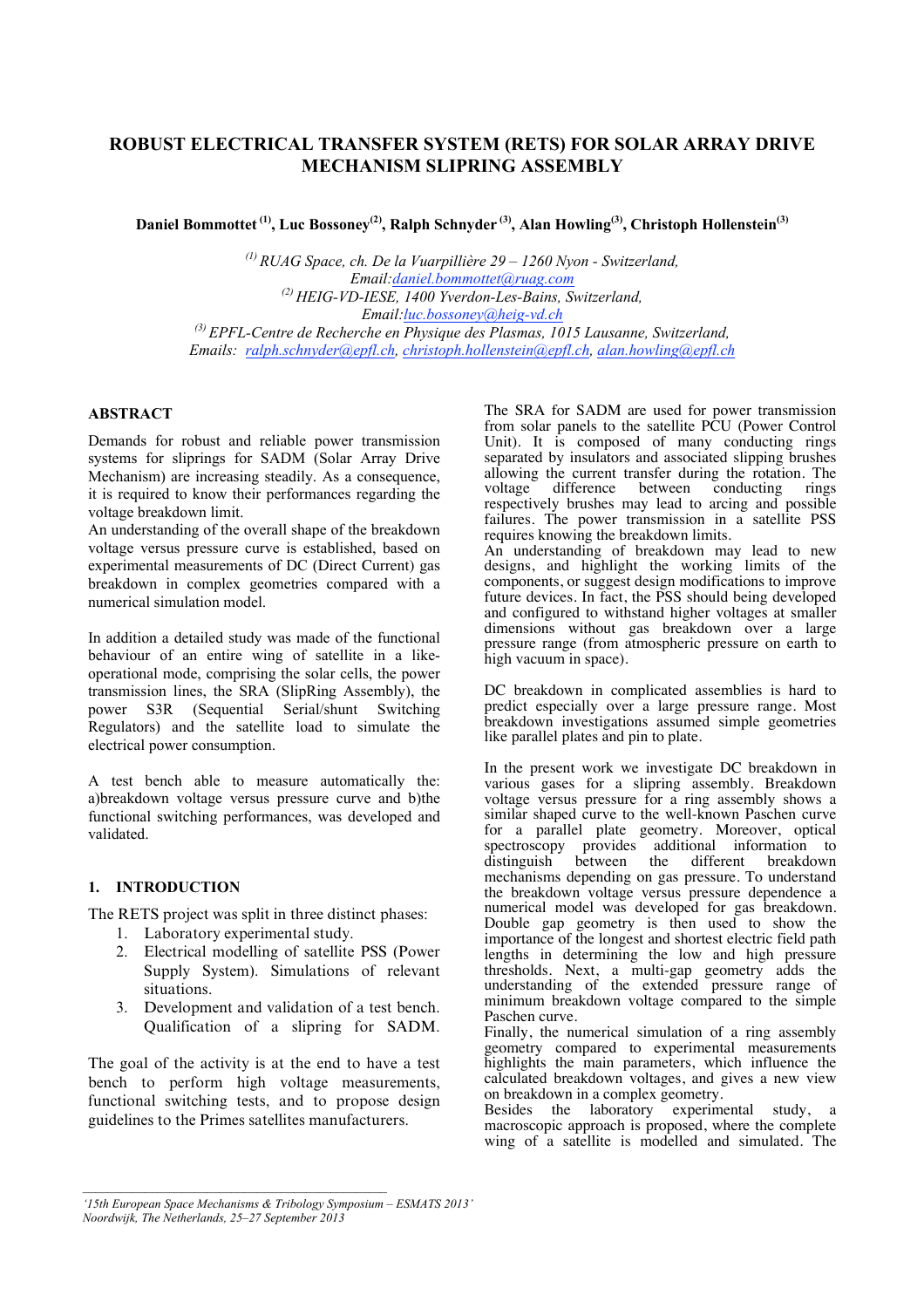numerical results are confirmed by experimental measurements on representative hardware. These simulation and tests have permit to understand the interaction between the different electrical components of a PSS that are mainly the solar cells, the cabling, the slipring assembly and the S3R. The lessons learned will lead to improve the reliability of the future designs.

A complete automated test bench was developed and will permit to test the SRA in representative situations of environment and functioning.

A full qualification of a SRA for SADM was performed successfully with the developed test bench.

#### **2. EXPERIMENTAL STUDY**



*Figure 1. Schematic drawing of the experimental setup. The assembly of five rings is placed in the middle of the cylindrical vacuum chamber. The electrodes are brass rings: the top and bottom rings are grounded and the middle ring is at high voltage. The insulator rings are of Ultem® resin.*



*Figure 2. Schematic of the ring assembly and PTFE holder.* 

## **2.1. DESCRIPTION**

The SRA was substituted by a representative ring geometry composed of only five rings as shown in Figure 1 and Figure 2. The top and bottom rings are grounded whereas the middle one is at high voltage. The rings in between are insulation rings. An epoxy structural adhesive (ScotchWeld 2216 B/A) is used to cover the soldered connection between the metal rings and the wires. The ring assembly is held together by a PTFE holder and the internal volume is filled by the nylon threaded rod. It is placed in the middle of the grounded cylindrical vacuum chamber.

Measurements were performed over wide pressure

ranges (from  $2 \times 10^{-5}$  to  $10^3$  mbar) with different gases. It was chosen to start measurements with a pressure as low as possible in order to avoid air contamination, especially for experiments with gases such as argon.

A non-destructive high voltage insulation tester is used to apply voltages up to 30 kVdc. No external resistance was necessary to avoid high current damage because the tester current limit is set as low as  $100 \mu A$ . The voltage and current are measured with fast instrumentation. An optical fiber and lens directed towards the electrodes and connected to a photomultiplier provides light intensity measurement. When breakdown occurs, electron and ion densities grow rapidly leading to a rapid increase of current and light intensity. The breakdown was triggered on the appearance of either current or light.

The threshold value was adjusted according to the kind of breakdown. Current and voltage oscillations were observed after breakdown, especially for high-pressure arcs and for vacuum discharges. In order to determine the breakdown voltage as a function of the pressure, the pressure is set first. Once the pressure is stable in the vacuum chamber, the voltage is increased starting from 0V until breakdown detection. To avoid any significant overvoltage, the voltage ramp was at a low rate of about  $200 \text{ Vs}^{-1}$ . To study the optical emission spectrum of the discharges following the breakdown an optical spectrometer with a 0.3 nm resolution and equipped with a CCD (Charge-Coupled Device) camera is used.

#### **2.2. RESULTS and DISCUSSION**

#### 2.2.1.Breakdown voltage versus pressure curves

Over the large pressure range investigated two kind of discharges are found: gas and vacuum discharges. In the gas discharges the breakdown mechanism starts with a free electron which is accelerated by the electric field, ionizes the gas and leads to an avalanche. Then a secondary electron emission is needed to obtain dc breakdown. On the other hand, vacuum breakdown occurs at very low pressures where ionization collisions are rare. Nevertheless electron emission current in a strong electric field can produce a sufficient amount of medium (metal vapour or desorbed gas) for the breakdown to develop as a gas breakdown (avalanche and secondary emission). Vacuum discharges are highly dependent on electrode surface condition. Each breakdown discharge removes electrode protrusions, micro defects, attached gas molecules or contaminants or even damages the surface. This conditioning which modifies the surface of the electrode with each discharge impacts on further breakdown voltage measurements.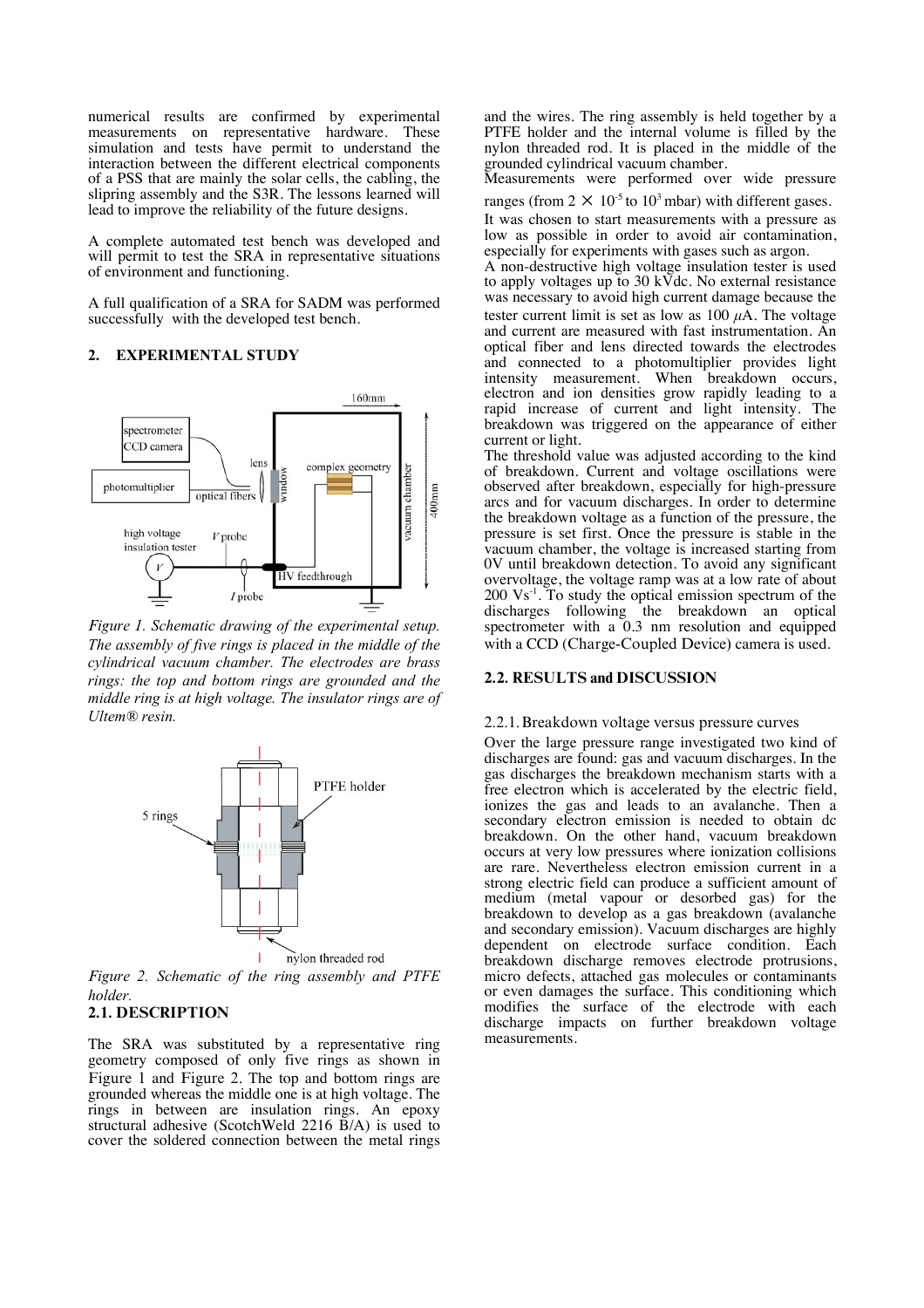

*Figure 3. Measured dc breakdown voltages for the ring assembly from*  $2 \times 10^{-5}$  *to*  $10^{3}$  *mbar in different gases.* 



*Figure 4. Scale drawing of the rings. The ring edges have a 0.1mm radius of curvature. The surface finish of the conductors is N7 (roughness value Ra = 1.6µm).* 

In Paschen curves for simple geometries such as parallel plates, breakdown voltages are expressed according to the product of gas pressure and gap width between electrodes.

Since the ring assembly does not have a well-defined gap, it is not possible to express the breakdown voltages according to pressure times gap as in Paschen curves. We measured dc breakdown voltages for the ring assembly geometry for gas pressures from  $2 \times 10^{-5}$  to

 $10<sup>3</sup>$  mbar in different gases as a function only of gas pressure (see Figure 3).

Two distinct mechanisms are seen over the large gas pressure range: vacuum discharges occur at low pressures, whereas gas discharges dominate at high pressures. In the transition zone between  $10^{-3}$  and  $10^{-2}$ mbar both types of discharges can be present. The huge increase of breakdown voltage in this pressure zone defined the so-called critical pressure.

In the vacuum discharge range ( $10^{-5}$  to  $10^{-3}$  mbar) the breakdown voltages are dispersed even for the same pressure and are independent of gas type showing a clear difference between the two kinds of discharges. The spread in breakdown voltages could be partly due to surface conditioning effects or overvoltage caused by a too rapid voltage ramp. Above  $10^{-3}$  mbar, gas discharge processes need to be taken into account. From  $10^{-2}$  to  $10^{3}$  mbar the gas discharge breakdown voltage curve looks similar to a Paschen curve for each gas tested.

In contrast to vacuum discharges, the gas breakdown voltage at a given pressure is fairly reproducible because the ionization mechanism in the gas and the secondary processes are not strongly modifying the surface condition. Apart from the thresholds at high pressure and low pressure, a wide pressure range from about 0.1 to 10 mbar shows almost constant breakdown voltage values. The wide flat shape is due to the many possible electric field path lengths present in the ring assembly geometry.

The overall shape of the breakdown voltage versus pressure curve remains the same for all tested gases with the vacuum breakdown voltage always higher than for gases.

At high pressures, the discharge is observed to occur between the rings in the form of an arc. As the pressure is decreased the arc becomes more diffuse and gradually covers the grounded rings. A transition occurs at about 1 mbar: the high-voltage ring is covered instead of the grounded rings, accompanied by a very diffuse discharge in the full chamber volume. At  $10^{-2}$  mbar, vacuum arcs between the rings begin and below  $10^{-3}$ mbar gas discharge is absent.

#### 2.2.2.Optical emission spectrocscopy

The emission spectra obtained at different gas pressures again show a transition between vacuum and gas discharges. Typical spectra are shown in Figure 5 for argon gas.

The breakdown voltage *vs* pressure curves in argon and air show a similar shape. Argon gas was used here instead of air because a monatomic spectrum is easier to interpret. In a vacuum discharge, metal vapour from the electrodes provides the medium for the discharge development. Only metal lines (mostly copper lines) are present at low pressure in the vacuum discharge zone spectrum ( $p < 10^{-3}$  mbar in Figure 5). In the transition region, both metal and gas lines (argon lines) can be observed. For pressures above  $10^{-2}$  mbar the presence of only gas lines confirms the gas discharge domination. These results confirm the distinction between gas and vacuum discharges.

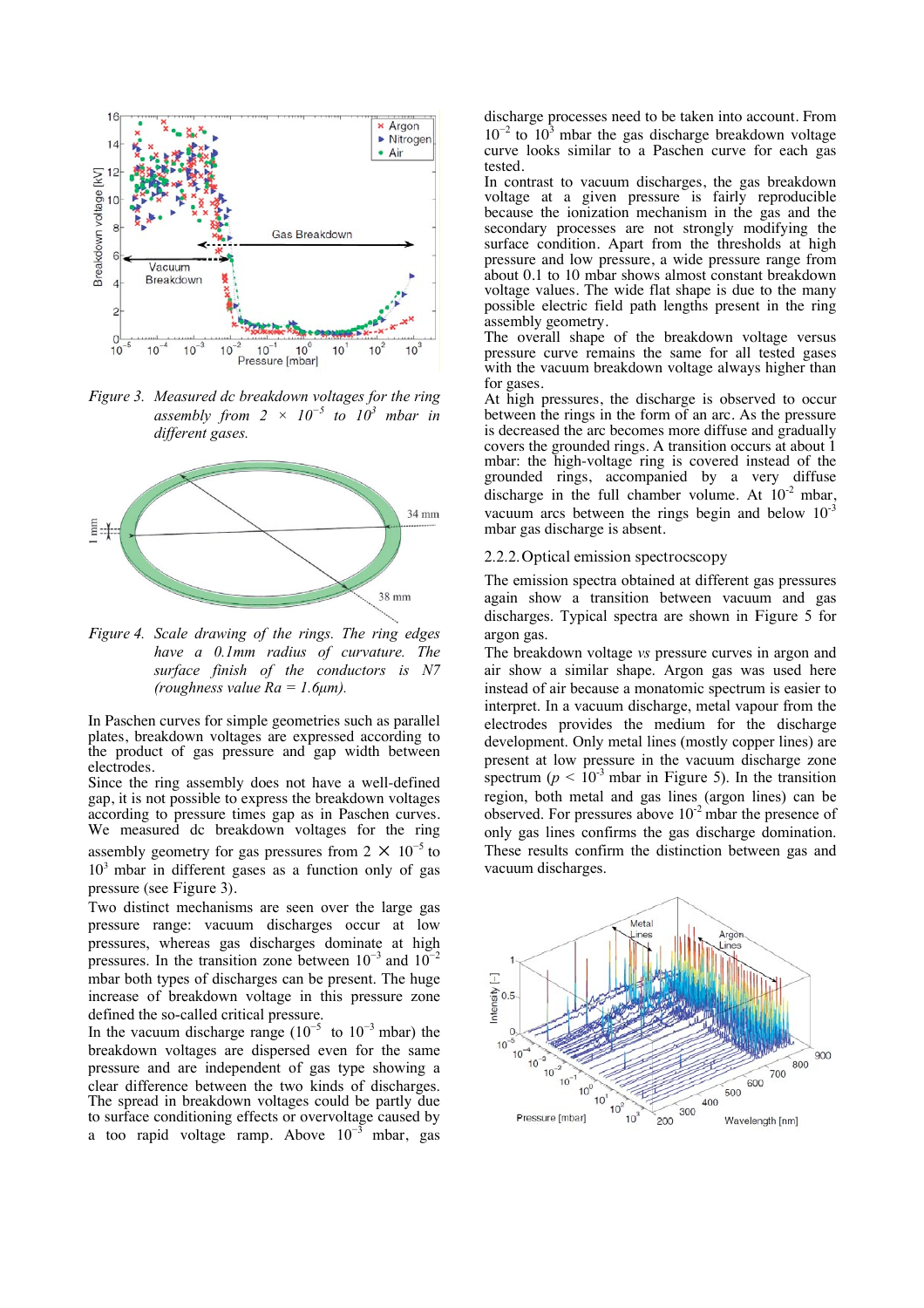*Figure 5. Optical emission spectroscopy using argon gas. Metal (mostly copper) lines are observed for pressures below 10<sup>−</sup><sup>2</sup> mbar (vacuum discharge) whereas argon lines occur for pressures above 10<sup>−</sup><sup>3</sup> mbar (gas discharge). For clarity, each spectrum is normalized to its dominant line.* 

## 2.2.3.Parameters influencing the breakdown voltage

A test campaign was conducted on representative SRA geometry, see Figure 6, in the course of which the impact of several parameters were studied in regard of arc ignition risks. The sub-assemblies basically consist of several conductors separated by typical dielectrics using a design similar to the one applied in typical SRA at RUAG Space. Different conductor materials and insulation materials were used. The parameters are the:

- Gas type  $(Ar, N_2, Air)$
- Insulating materials (Ultem®, Macor®, vetronite)
- Insulating barriers height (0 and 2 mm)
- Conductive ring thickness  $(1, 2 \text{ and } 4 \text{ mm})$
- Housing diameter
- Voltage polarity
- Voltage pulse duration



*Figure 6. Possible breakdown paths in a SRA* 

The breakdown curve shape is observed to be almost invariant. Many different experimental parameters had no significant influence on the vacuum discharge breakdown voltage, the critical pressure, nor the gas discharge curve. An example is given in the Figure 7. The only significant impact of insulating barriers is observed for vacuum breakdown zone.



*Figure 7. Measured breakdown voltage with and without Ultem® insulating barriers* 

### **2.3. NUMERICAL SIMULATION OF GAS BREAKDOWN**

The experimental breakdown voltage versus pressure plot for the ring assembly geometry has the same general shape shown in Figure 3 independent of gas type. In order to explain this shape a numerical simulation model of dc breakdown in air was developed.

The simulations are calculated with the finite element software COMSOL on parallel plate, double gap, multigap and finally the ring assembly geometry.

#### 2.3.1.Parallel plates extended to two gap geometry and multi-gap

As a first step to understand breakdown in complex geometry, it is helpful to consider a double gap geometry as shown in Figure 8 which is an axisymmetric geometry with a 1mm central gap (*d*1) surrounded by a 100mm gap (*d*2). These dimensions were chosen in accordance with the shortest and longest electric field line lengths in the ring assembly geometry. The 100mm gap corresponds approximately to the distance from the anode ring to the farthest cathode, whereas the 1mm gap represents the smallest distance between two conductor rings. In Figure 8 (*a*), the electrodes are separated by an insulating wall and therefore electric field lines are vertical, so there are only two distinct path lengths for breakdown. If the insulating wall is replaced by a conductor as in Figure 8 (*b*), the geometry can be considered to be multi-gap because all path lengths between 1 and 100mm are available for breakdown as shown by the curved electric field lines.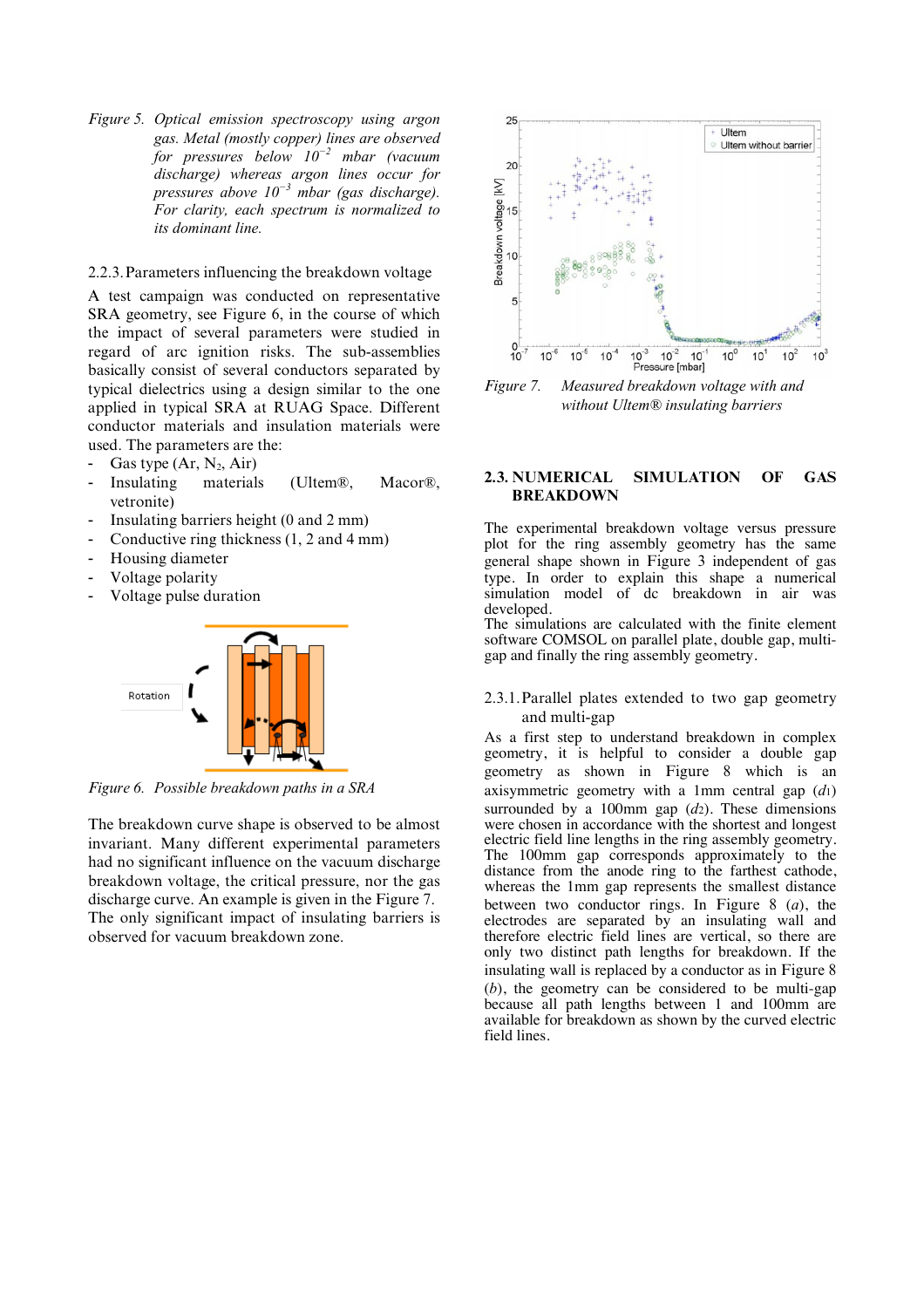

*Figure 8. Schematic of cylindrically-symmetric double gap (d1 and d2) geometry showing schematic electric field lines between the electrodes drawn from COMSOL calculations. The base electrode is at positive potential V and the other electrodes are grounded.* 

*(a) Double gap geometry: insulator separation (grey region)between the two gaps leading to only two electric field path lengths.* 

*(b) Multi-gap geometry: all surfaces are conductors and therefore many electric field path lengths are available for breakdown.* 

Figure 9 shows the calculated breakdown voltages versus pressure for single gap parallel plates geometries (1 and 100 mm) compared to the double and multi-gap geometries in Figure 8 (*a*) and (*b*).

Breakdown voltages are shown as a function of pressure, not pressure times distance as in Paschen curves, because these geometries present more than a single breakdown path. Expressed as a function of pressure times gap width, breakdown voltage curves for parallel plate geometries with single gap widths of 1 and 100mm are superposed (Paschen curves). In Figure 9 these curves are shifted by a factor corresponding to their gap width. For gas pressures above 1 mbar, double gap geometry breakdown voltages correspond to 1 mm single gap ones. In fact, breakdown occurs in the smallest gap of the double gap at these high gas pressures because breakdown in the 100 mm gap needs a much higher voltage than in the 1 mm gap as shown in Figure 9. For gas pressures below 1 mbar, breakdown is located in the 100mm gap because lower voltage is needed for breakdown in bigger gaps than for smaller gaps for such low gas pressures. For the double gap geometry in Figure 8 (*a*), the locus of the breakdown curve therefore follows the lowest values of the 1 and 100 mm Paschen curves. The breakdown switches from one gap to the other as the pressure changes across the curve intersection near 1 mbar.



*pressure curve for1mm single gap, 100mm single gap, double gap and multi-gap geometry.* 

The same explanations can be used to describe the breakdown voltages for the multi-gap geometry in Figure 8(*b*). Breakdown occurs in the gap which needs the least voltage for breakdown compared to the other gaps. Contrary to double gap geometry, the multi-gap offers not only 1mm and 100 mm breakdown paths but also every distance in between. This explains the constant minimum breakdown voltage from 0.02 to 1 mbar in Figure 9. At higher and lower gas pressures, the breakdown is located, respectively, in the smallest and biggest gap of the double gap geometry.

2.3.2.Complex geometry: ring assembly

Figure 10 shows the experimental and the simulated breakdown voltages versus pressure for the ring assembly.



*Figure 10.* 

*Experimental and simulation breakdown voltage versus pressure for the ring assembly geometry. The experimental values are the same as in Figure 3 in air for the gas discharge region.* 

As in the multi-gap geometry, the breakdown voltage remains relatively constant over a wide range of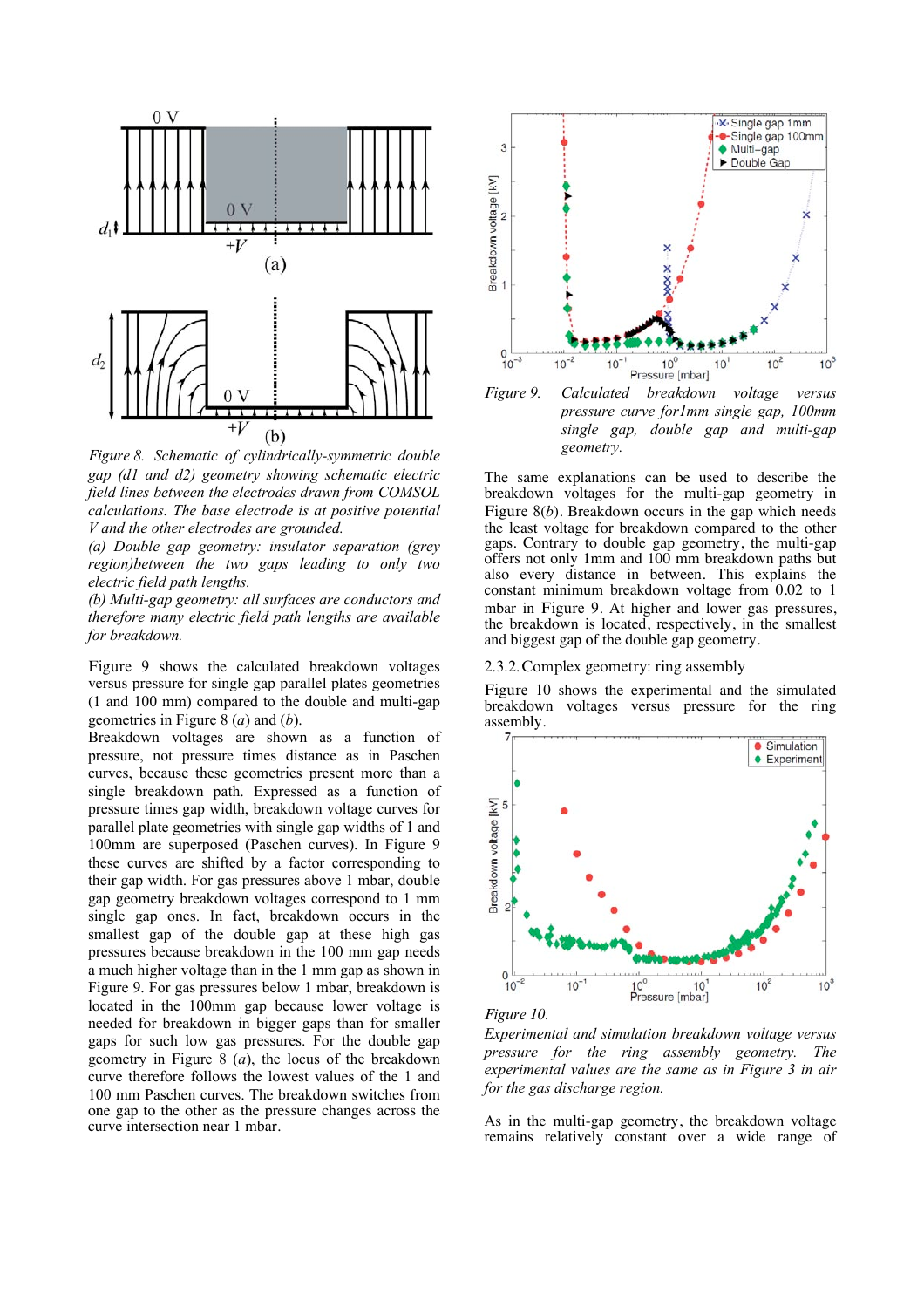intermediate pressures due to many possible breakdown path lengths. Nevertheless, for high and low pressures, the simulation results give lower and higher breakdown voltages than the experimental ones. The parameters chosen in the simulation are probably the reason for the difference in breakdown voltage between simulation and experiment.

The uncertainty in the values for parameters means that the numerical simulation cannot give precise predictive results for the experimental breakdown voltage, but it is still useful to understand the general shape of the breakdown curve.

### **2.4. EXPERIMENTAL STUDY CONCLUSIONS**

Breakdown voltage investigations for a complex geometry showed not only gas discharges above  $10^{-2}$ mbar but also discharges governed by vacuum discharge mechanisms below  $10^{-3}$  mbar. Between  $10^{-3}$  and  $10^{-2}$ mbar both mechanisms act together. A numerical simulation based on a fluid model was developed for breakdown simulation in air. Starting from the understanding of breakdown in simple geometries like single gaps, the overall shape of breakdown voltage versus pressure has been clarified for more complex geometries such as double and multi-gap geometries. The constant voltage zone near the minimum breakdown voltage finds its origin in the multiple discharge path availability in complex geometries. The low (high) pressure thresholds are determined by the longest (shortest) electric field path length where breakdown occurs.

2.4.1.Arc ignition lessons learnt

- The slipring is robust except from  $\sim 0.02$  to  $\sim 50$  mbar where the breakdown voltage is lower than 1000  $V_{DC}$  with a minima below 500  $V_{DC}$ .
- Surface conditioning increases the breakdown voltage at low pressure.
- A close-fitting housing increases the critical low pressure.
- A modulated voltage (up to 10 kHz) gives the same breakdown voltage as for DC over the full pressure range. Above 10 kHz breakdown voltages are higher.
- Slip ring rotation has no influence on breakdown.
- No influence of the conducting ring thickness.
- In the gas discharge region, the insulating barriers do not impact the breakdown voltage.
- In the vacuum region, the voltage breakdown is always higher than 5 kV independently of the parameters listed in §2.2.3.
- The breakdown voltage is higher for voltage pulses less than 50  $\mu$ s giving possible enhanced protection against very short pulses such as ESD (Electro-Static Discharge) events.

#### **3. ELECTRICAL MODELLING, SIMULATION AND TESTING**

The SRA is a component placed inside the PSS that could be compared to a switching power supply. The PSS bloc diagram is constituted by the following elements as shown in Figure 20 and listed below:

- Solar Array Simulator
- Electrical RLC equivalent line
- Slipring assembly
- Sequential Shunt/Serial Switching Regulator
- The load representing the spacecraft consumption

The serial and the parallel (shunt) structures of S3R are modelled and simulated. Their typical structure are presented below in the Figure 11 and Figure 12.



*Figure 11. Sequential Serial Switching Regulator* 



*Figure 12. Sequential Shunt Switching Regulator* 

### **3.1. RESULTS and DISCUSSION**

The simulations and the measurements are performed for the both serial and shunt S3R structures by varying the electrical parameters. The adequacy of the measured and the simulated results is verified.

#### 3.1.1.Serial S3R simulation and test results

Two situations are simulated and measured, one without snubber and one with a matched snubber, see Figure 13. The obtained curves are presented in the Figure 14 and Figure 15. It was observed the importance of the adequate design of the snubber circuit in the serial structure unless an important overvoltage can be present at SRA level , see Figure 14. In the Figure 15 the positive effect of the snubber is demonstrated.

The overvoltage is according to:

$$
u(t) = L \cdot \frac{di}{dt} \tag{1}
$$

The equation (1) shows the importance to minimize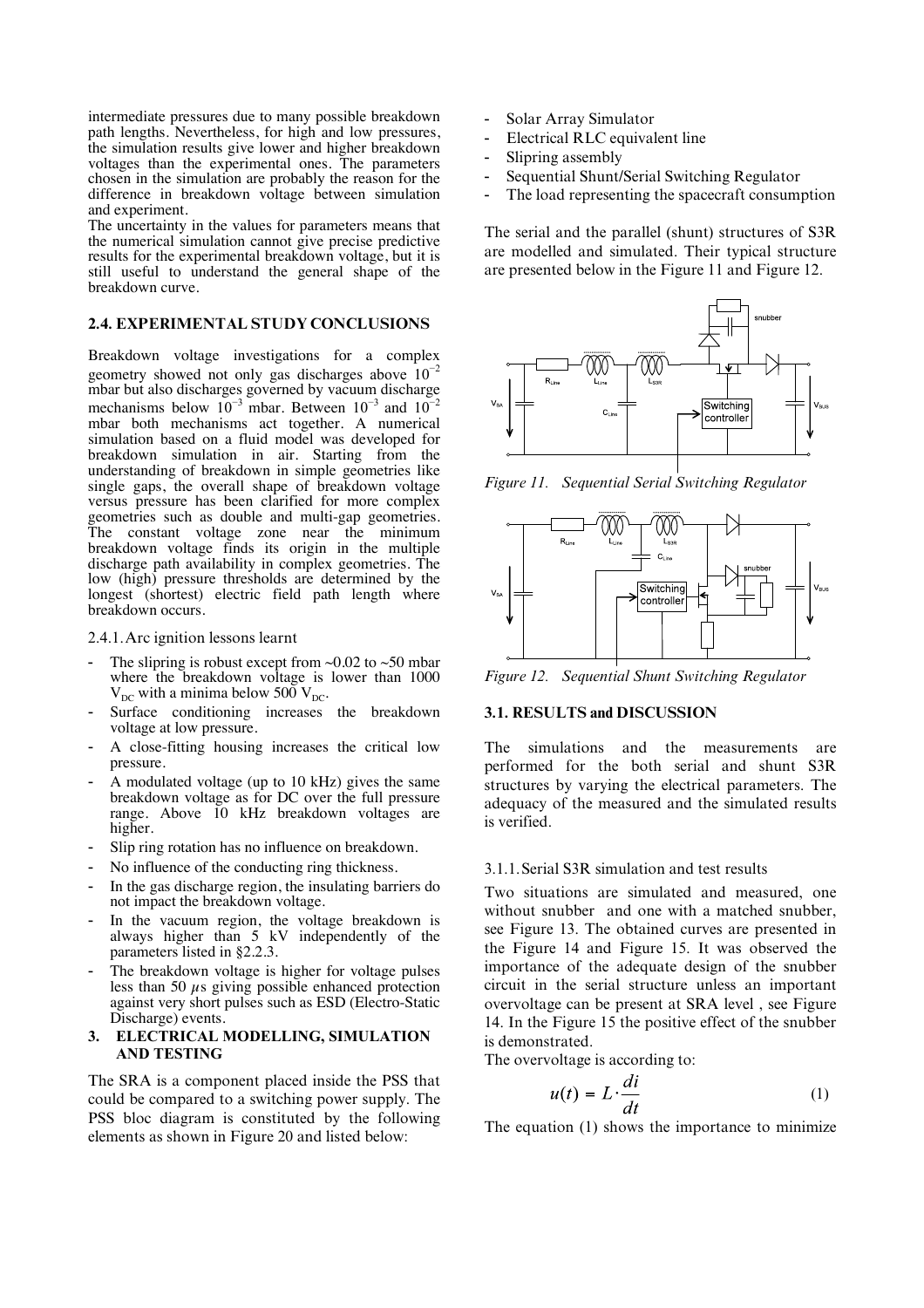the value of the line inductance. Nevertheless by adding an appropriate snubber, the overvoltage will be cancelled. The power loss in the snubber, equation (2) is directly link to the value of the inductance, that is an additional reason to minimize its value by an appropriate cabling.



*Figure 13. Serial Switching regulator; without (a) and with (b) snubber circuit* 



*Figure 14. Serial Switching current and voltage curves without snubber* 



*Figure 15. Serial Switching current and voltage curves with well-matched snubber* 

#### 3.1.2.Parallel S3R simulation and test results

A shunt regulator model is presented in Figure 16. The results of the simulation and the measurements are perfectly matching. In this situation, we don't observe any overvoltage who can lead to a voltage breakdown in the SRA. An inrush current is due to the source output capacitor. A snubber is then not needed.



*Figure 16. Shunt Switching regulator* 



 *measured curves* 



*Figure 18. Shunt Switching current and voltage simulated curve* 

### 3.1.3.Lessons learnt

- The tests and simulations have shown that the line inductance and capacitance (line impedance) represent an important parameter in the evaluation of the voltage spikes appearing on the serial S3R bus regulator.
- The tests and layout experimented on the pulse generators have shown that ringing effects, resulting in over-voltage and current spikes after each switching of the S3R, are significantly reduced, when using low speed switching devices, according to the equation (1).
- The simulations and measurements have confirmed that using a serial S3R presents much higher voltage spike amplitudes than using the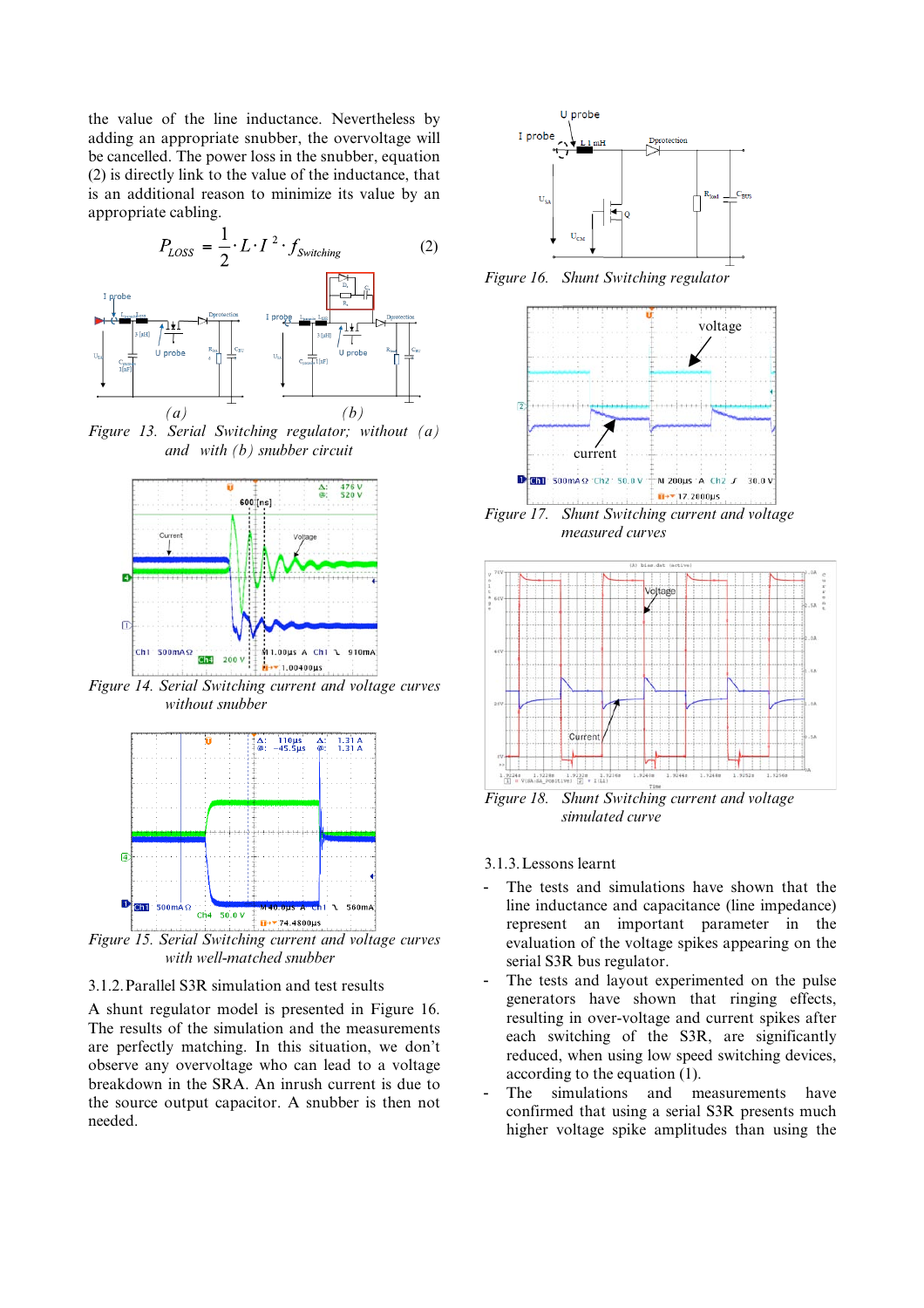parallel S3R.

- The design of a snubber circuit lowers or even suppresses the over-voltage spikes generated by the switching of the serial S3R.
- S3R configurations having a large input<br>inductance (significantly larger than the  $(significantly larger than the$ equivalent line inductance) will present a more robust behaviour versus line parameters and SAimpedance.
- Serial S3R configurations may present overvoltage spikes on the SRA, whereas shunt S3R configurations do present over-current spikes through the SRA (without over-voltage spikes phenomena).
- The static and dynamic characteristics of the SA (Solar array) have a minor influence on the current and voltage shape appearing on the SRA, thus compared to the line parameters and the switching parameters

## **4. TEST BENCH DEVELOPMENT**

A complete test bench has been developed in collaboration with swiss academic partners and main European SADM manufacturers. It permits to perform functional tests and voltage breakdown test.



*Figure 19. Functional and voltage breakdown test bench (TVAC and interfaces)*

## **4.1. FUNCTIONAL TEST BENCH DESCRIPTION**

The SRA is part of the PSS of the spacecraft and it is of prime importance to test the entire electrical system as presented in Figure 20.

The objective of the test bench development is to have the possibility to place a slipring in an electrical situation as close as possible as the flight configuration. It means that it will be connected at its both end with representative electrical interfaces and components. In summary one side will be connected to a SAS through electrical line and the other side will be connected to the S3R and a load.



*Figure 20. Functional SRA test configuration*

The parameters are:

- Gas type  $(N_2, Air)$
- Pressure
- Temperature
- DC bus voltage
- Line current
- RLC values (line characteristics)
- S3R switching type (serial or parallel)
- S3R switching frequency
- Power MosFet snubber circuit (active or not)
- Measurement time

The number of possible measurements is quite infinite. Nevertheless a selection of relevant combinations have been tested. Two examples of serial S3R are given in the

Figure *21* and

Figure *23* where we can see the voltages and current as follows:

| Channel 1 | Output_SAS voltage  |
|-----------|---------------------|
| Channel 2 | Output_Line voltage |
| Channel 3 | Input_S3R voltage   |
| Channel 4 | Line current        |

The over-voltages when the snubber is active are very limited even with a big value of inductance.



*Figure 21. Curves for serial S3R with: Type of gas : Air Pressure: 10E-6 [mbar] Temperature: 40 [°C] Ubus voltage: 50 [VDC]*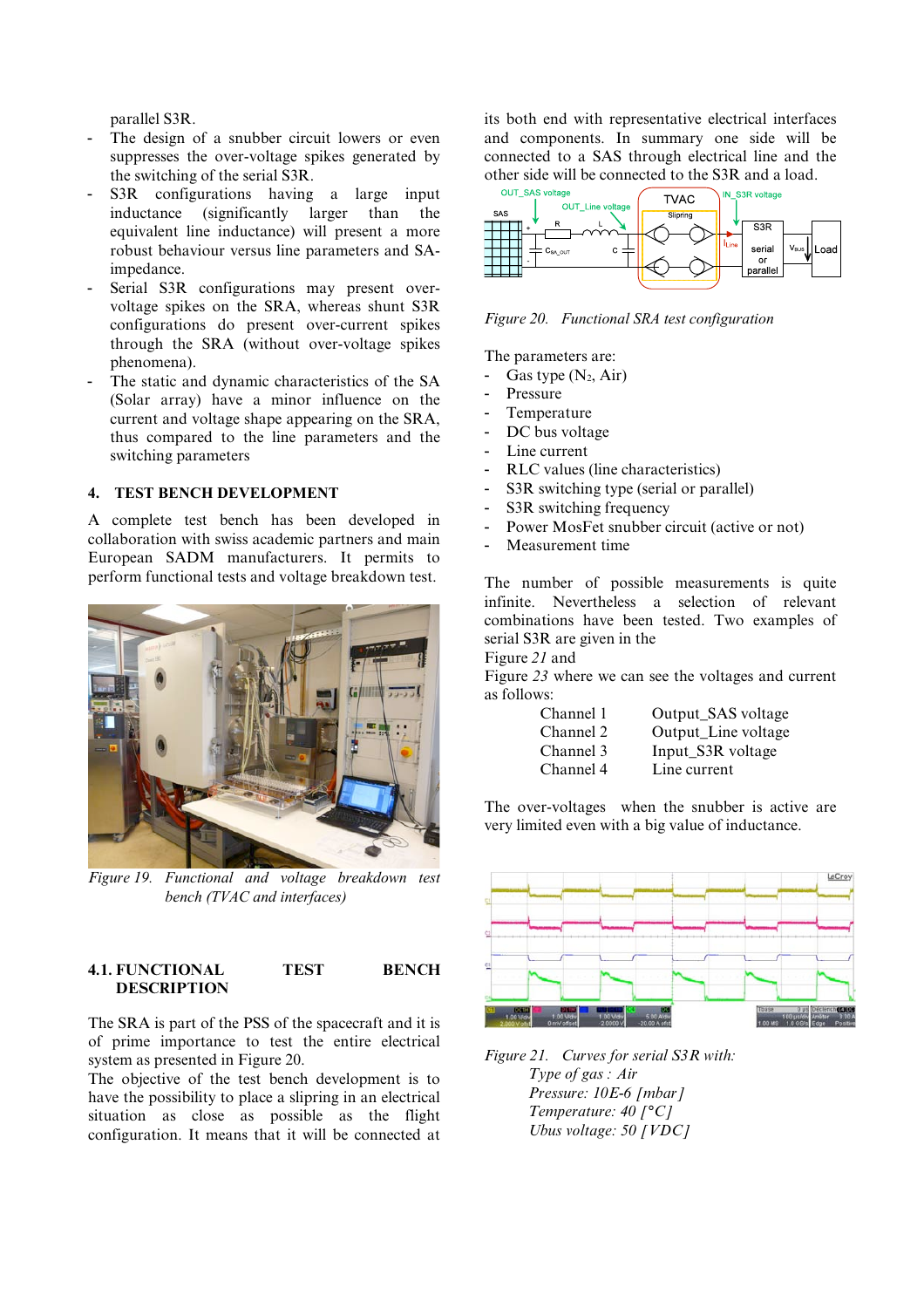*Ibus: 3 [Adc] Switching frequency: 5 [kHz] Line values: R=0.1 Ω; L=6 μH; C=400 pF Serial snubber circuit : active* 



*Figure 23. Curves for serial S3R with: Type of gas : Air Pressure: 10E-6 [mbar] Temperature: 40 [°C] Ubus voltage: 100 [VDC] Ibus: 3 [Adc] Switching frequency: 5 [kHz] Line values: R=0.25 Ω; L=10 μH; C=250 pF Serial snubber circuit : not active* 

An example with a shunt S3R is given in the Figure 25, we observe an absence of over-voltages. The inrush currents at the switching points is due to the line capacitance.



*Figure 25. Curves for parallel S3R with: Type of gas : Air Pressure: 10E-6 [mbar] Temperature: 40 [°C] Ubus voltage: 50 [VDC] Ibus: 4.6 [Adc] Switching frequency: 2 [kHz] Line values: R=0.25 Ω; L=10 μH; C=250 pF* 

## **4.2. BREAKDOWN VOLTAGE TEST BENCH DESCRIPTION**



*Figure 26. Breakdown SRA voltage test configuration*

**5.** This test bench configuration permits to obtain the Paschen curve of a SRA. An example is given in the

Figure *27*. The Dielectrimeter is a Sefelec DMG50 serie. This curve is a typical Paschen curve of two rings of a SRA. We observe a minima below 400 Vdc over one pressure decade that represents the critical gas effect zone described above in the document.

The voltage breakdown test bench is fully automatic (including a report generation) and need only to enter the following parameters before to start the measurements:

- Operator identification
- Device identification
- Type of gas
- Pressure min [mbar]
- Pressure max [mbar]
- Tolerance pressure [+- %]
- Pressure number of points/decade
- Test temperature [°C]
- Voltage [Vdc]
- I Limit [A]



*Figure 27. Breakdown voltage measurement with: Type of gas : Air Pressure: 100E-6 .. 1000 [mbar] Temperature: 40 [°C]* 

 *Voltage max: 2000 [VDC]*   $I_{limit:}$  100  $\lceil \mu A_{dc} \rceil$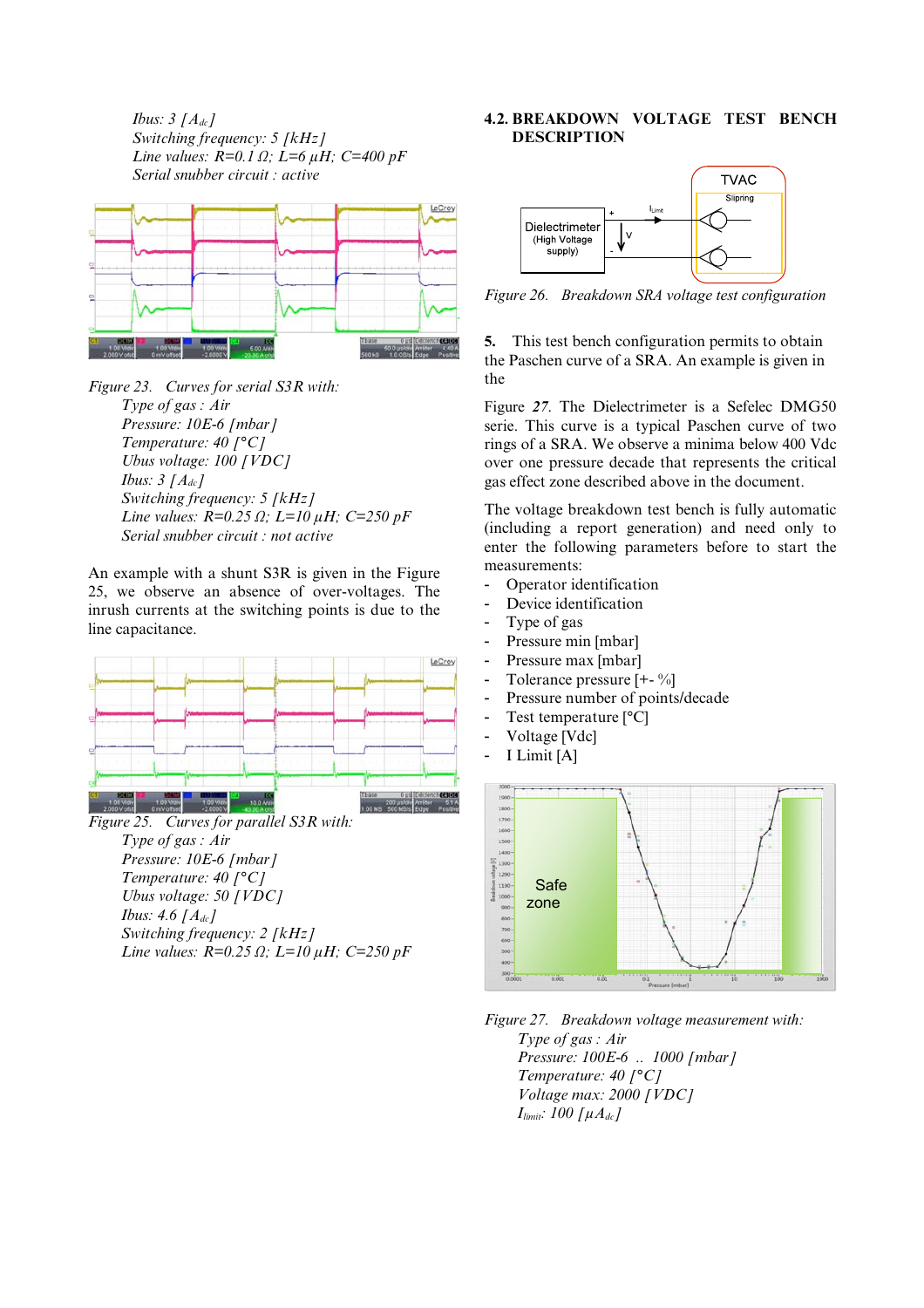*The typical safe zone for this curve is represented in green.* 

### **6. SRA QUALIFICATION**

In the frame of the RETS project a full SRA qualification is performed with the developed test bench in association with existing RUAG Space test benches. The test sequence is given in the Figure 29. The tests that are performed with the help of the test bench developed in the frame of the RETS project are highlighted in red. The so called switching tests are in the fact the functional tests as described in §4.1.

The SRA used for the qualification has numerous configurations with:

- various insulating barriers materials and dimensions
- two types of cables.
- two types of tracks materials.
- insulating tubes on the brushes for half of the tracks.

The obtained results in regard of arcing ignition risks are homogeneous. Then it is not observed significant improvements to high voltage robustness depending to these different configurations.



*Figure 29. SRA qualification test sequence.* 

## **7. CONCLUSIONS AND GUIDELINES**

The RETS project was split in three phases. An experimental phase where the physics of the voltage breakdown was studied and experimented. The parameters influencing the arcing ignition were identified and validated through scientific experiments and simulations.

A second phase while electrical interfaces simulations and measurements was performed on a complete spacecraft PSS model. Simulations and experimental measurements have permit to understand the role of the components and the parameters linked to the arcing risk occurrence in a SRA.

A third phase was dedicated to the test bench development and its validation on elementary models and a complete SRA qualification.

## **6.1. GUIDELINES FOR THE PSS DESIGN INCLUDING A SRA**

The lessons learnt from the entire RETS project